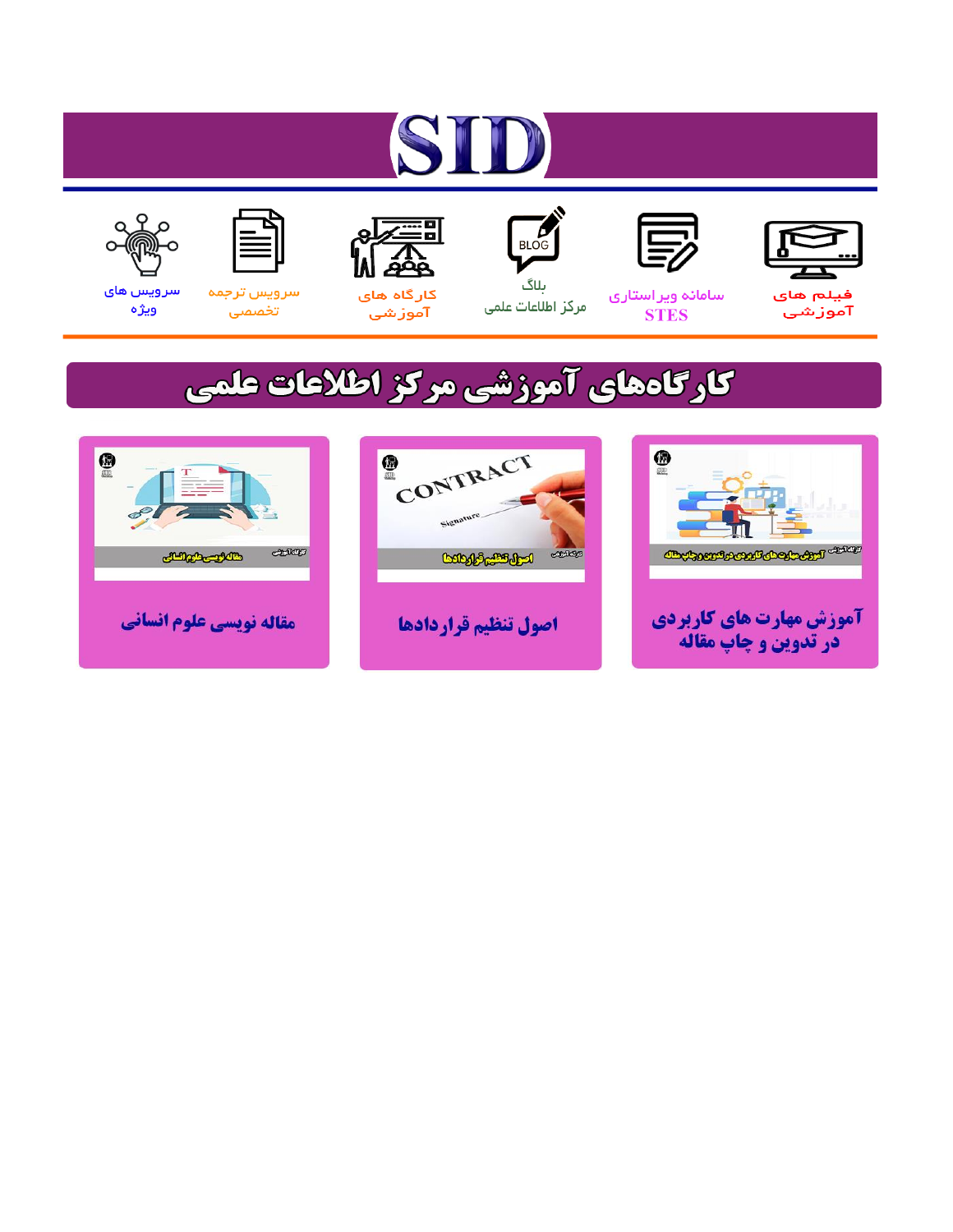### جایگاه توریسم روستایی در توسعه ی پایدار روستاها

#### حكىدە :

این مقاله به تحلیل نقش توریسم روستایی به عنوان یک ساختار مناسب برای رسیدن به توسعه ی پایدار روستایی می پردازد . بی شک گردشگری ، نقش موثری در اشتغال زایی ، افزایش در آمد ناخالص ملی ، ایجاد وحدت میان قومیت ها و توسعه ی عدالت اجتماعی دارد . کارشناسان ، صنعت گردشگری را به عنوان صنعت جایگزین نفت در ایران عنوان می کنند . (۲) بر اساس اطلاعات موجود ، در ازای هر یک میلیون دلار درآمد تولید شده در این صنعت چند هزار شغل ایجاد می شود . و با توجه به آمارهای موجود سهم این درآمد در سکونت گاه های غیر شهری بسیار بالا است و این موضوع می تواند نشان دهد بین توریسم روستایی و توسعه ی پایدار رابطه ای نزدیک وجود دارد .

> كليد واژه : توریسم روستایی – صنعت توریسم – توسعه پایدار – توسعه روستایی – روابط متقابل پایدار .

#### مقدمه :

در سه دهه ی گذشته، صنعت توریسم یکی از عوامل اصلی توسعه ی اقتصادی و اجتماعی بسیاری از کشورها بوده است که در مقایسه ، کشور ما سهم بسیار اندکی دارد . کشورها تلاش می کنند سهم بیشتری از جمعیت شاغل خود را به عنوان برنامه ریز و جوامع انسانی را به عنوان بهره بردار مطرح نمايند .

با توجه به افزایش اهمیت و نقش صنعت توریسم در جهان و در نظر گرفتن فواید اقتصادی و اجتماعی و سیاسی و قابلیت ها و توان های محیطی ایران که بخش قابل ملاحظه ای از آن در جوامع روستایی قرار دارد؛ روشن است توجه ویژه به برنامه ریزی در صنعت توریسم

 $www.SID.fr$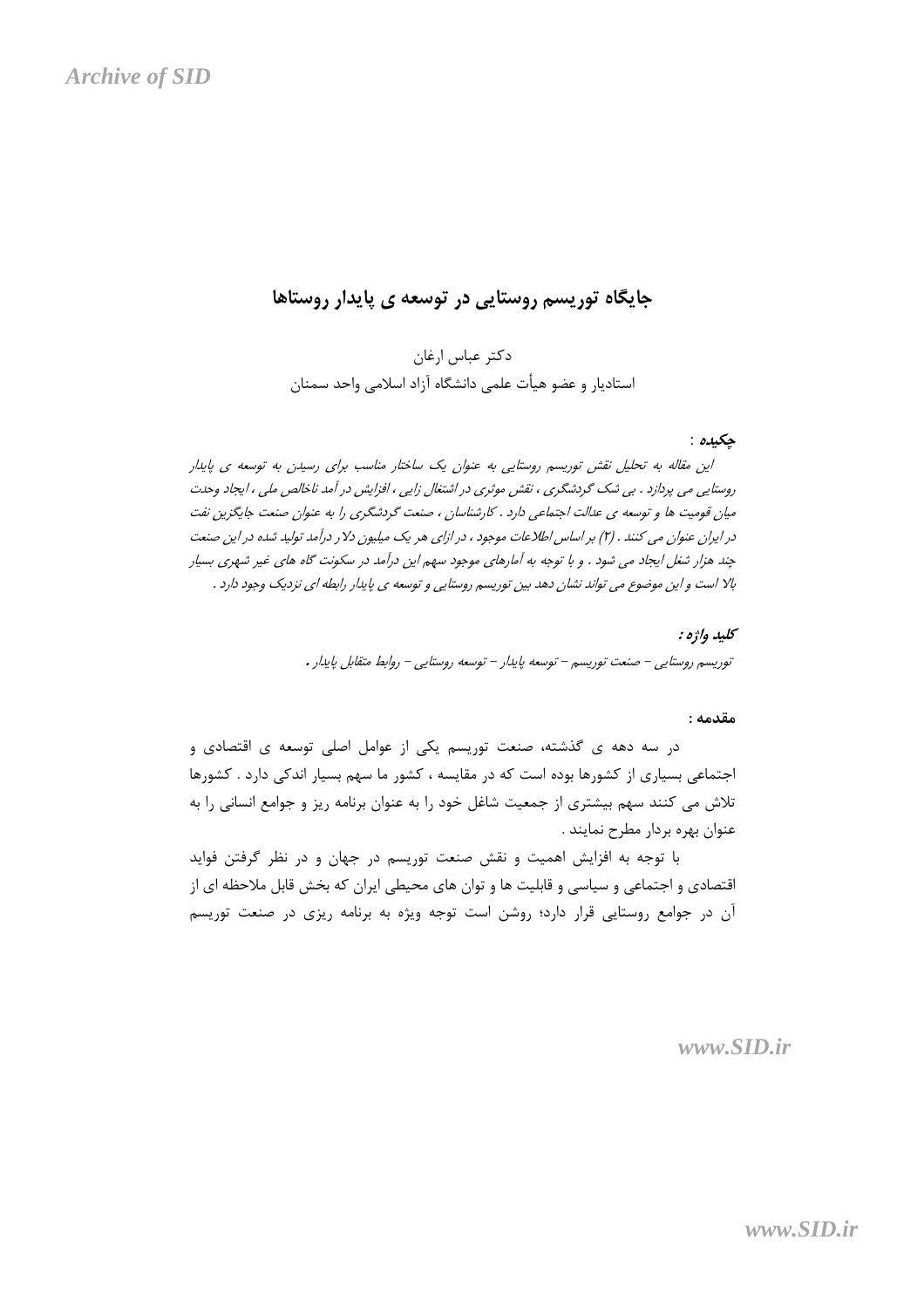روستایی می تواند منجر به جذب و جلب سرمایه های داخلی و خارجی در توسعه ی این صنعت در کانون های روستایی باشد .

توریسم روستایی

توریسم به معنی حرکت کوتاه مدت و موقت اجتماعات انسانی است به قصد بیرون رفتن از محل یا مکانی که به طور عادی و دایم در آن زندگی و کار می کنند . سازمان توسعه و همکاری اقتصادی ( OECD ) جهانگرد را شخصی می داند که خارج از محل اقامت همیشگی خود حداقل برای بیست و چهار ساعت در گردش و سیاحت باشد .(۹)

در نگاه اول به تعریف گردشگری روستایی ممکن است این عبارت که کلیه ی فعالیت های توریستی در روستا صورت می گیرد اطلاق می شود ، کمی مشکل به نظر برسد . لیکن این تعریف و بسیاری از تعاریف دیگر از این مفهوم دارای اشکالاتی است . هر چند که گردشگری روستایی به عنوان یک فعالیت گسترده در بخش توریسم مورد قبول همه ی صاحبنظران و کشورها است ، لیکن تعریفی که مورد قبول همه ی آنان باشد ، ارایه نگردیده است . این اختلافات به دلیل اختلاف در تعریف توریسم و از سوی دیگر مفهوم روستا است . با در نظر گرفتن تمایزات بین شهر و روستا شامل شاخص های اقتصادی و نوع معشیت و شاخص های اداری باید گفت عملکردها نیز متفاوت است و می تواند تاثیر مهمی در تعریف توریسم روستایی داشته باشد .(١٠ )با این حال اگر تعریفی کلی از توریسم روستایی ارایه شود محدوده ای وسیع خواهد داشت .

گردشگری فعالیت متنوع اجتماعی است و شامل افرادی است که در داخل یا خارج کشور کارهای زیادی انجام می دهند . به علاوه گردشگری با صنعتی پشتیبانی می شود که وسایل حمل و نقل ، اقامتگاه ، جاذبه های گرشگری ، خوراکیها ، آشامیدنیها ، خدمات اطلاعاتی سوغات و مانند آن را برای گردشگران فراهم می آورند . به عبارت دیگر گردشگری فعالیت چند بعدی و چند وجهی است . حال این سوال مطرح می شود که فضا و بستر چنین عملکردی در چه قلم و قلمرويي صادق است ؟

اینجاست که توجه و اهمیت به توریسم روستایی روشن می شود .

برای توریسم روستایی آغازی ، مکانی ، فضایی و عمکردی نمی توان تعیین کرد.بنابراین در یک جمله توریسم روستایی به فعالیت های توریستی در روستا اطلاق می شود . از جنبه ی دیگر نیز توریسم روستایی قابل بررسی است . شاید فشارهای زندگی صنعتی ، شهرنشینی و نهایتاً شهر گرایی باعث توسعه ی گردشگری روستایی به صورت شناسایی مناطق جدید ، افزایش ارزشمندی اوقات فراغت ، توسعه و گسترش حمل و نقل و ارتباطات و روابط متقابل شهر و روستا توانسته ارزشمندی توریسم روستایی را گسترش دهد . (۳)

۲۵۶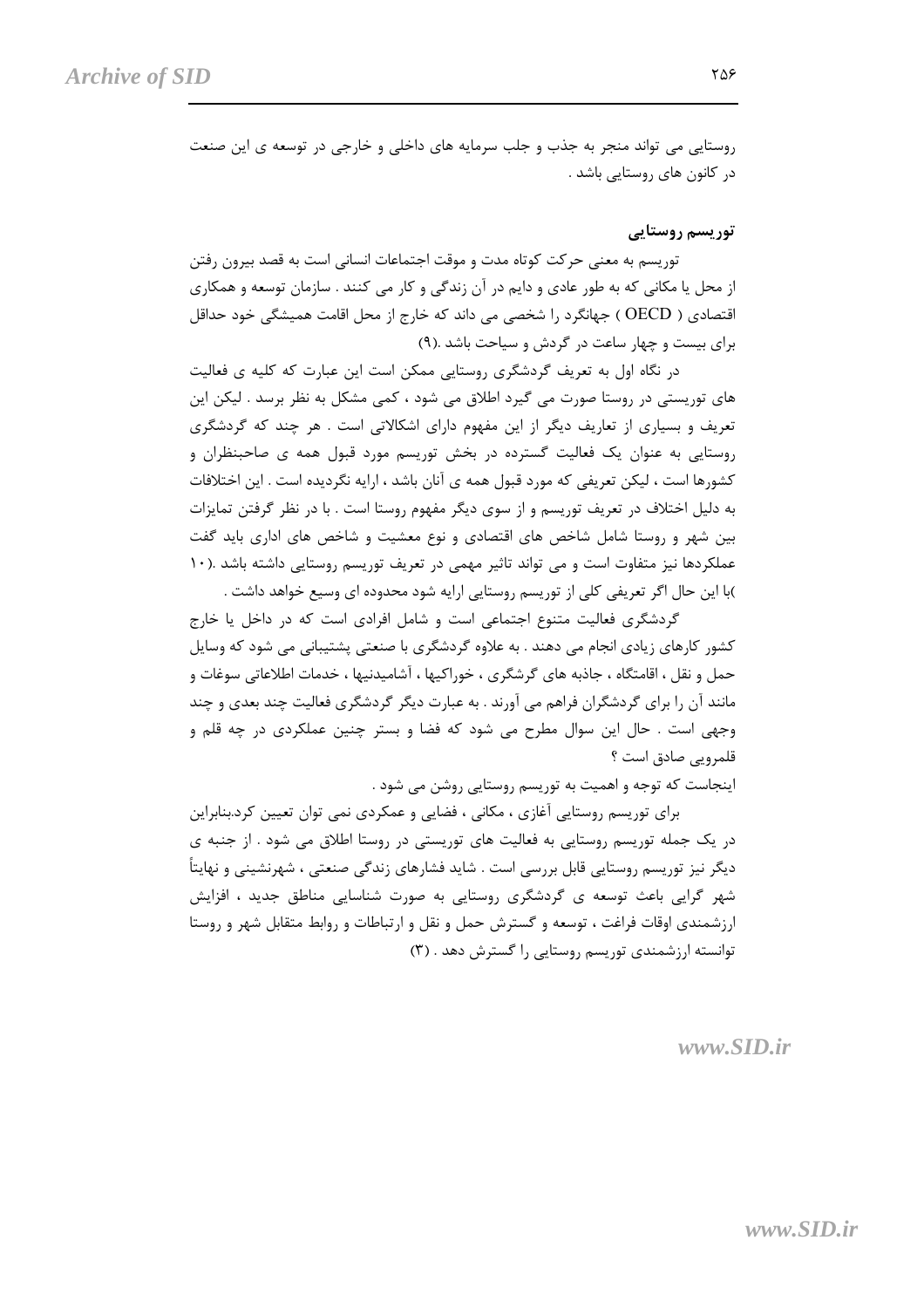در هر حال توریسم روستایی در چشم انداز های فضای کشاورزی و در محدوده ی کاربری زمین و فرهنگ های انسانی ، کنش متقابل بین زمین و انسان را مطرح می نماید .

توریسم روستایی یکی ازمردمی ترین انواع گردشگری محسوب می شود و بنا به گفته ی مسئولان سازمان ملل سالانه بیش از ۷۰ درصد گردشگران در همکاری و توسعه ی اقتصادی تفريحات كشورهاي صنعتي جهان،از انواع روستايي آن برخوردار مي شوند .(١)

اشکال توریسم

تفكيك اشكال توريسم تا قبل از جنگ جهاني اول با وجود طبقات اجتماعي امكان پذير نبود ، در حالی که امروزه باید عواملی را مورد استفاده قرار داد که این عوامل شامل ، عامل زمان ، مکان و انگیزه و هدف است . کارشناسان ، جهانگردان را در دو گروه عمده طبقه بندی می کنند : ۱- جهانگردی بر مبنای هدف سفر ۲- جهانگردی بر مبنای انگیزه های سفر

جهانگردان گروه اول خود به جهانگردان هدف های کاری و ماموریتی ، جهانگردان حضور در مجامع و کنفرانس های علمی ، جهانگردی برای کسب و کار و تجارت و فروش محصول ، جهانگردی با هدف های مربوط به تجدید قوا ، جهانگردی مذهبی و مطالعاتی ، جهانگردی دیدن دوستان و بستگان ، هدف های درمانی و ورزشی ، جهانگردان آفتاب دوست و جهانگردان تعطیلاتی تقسیم می شوند .

جهانگردان گروه دوم : بر اساس متغیرهایی که اصولاً مبانی روان شناختی دارند اقدام به گردشگری می نمایند . جهانگردی ماجراجویی و تهور طلبی ، جهانگردی لذت پرستی و آسایش طلبي ، جهانگردي نوطلبي و تحرک جويي ، جهانگردي فرهنگي ، جهانگردي دوستدار طبيعت ، جهانگردی قومی و . . . در این گروه قرار دارند . باید توجه داشت که گردشگران با علایق و انگیزه های خاص خود روستا ، شهر ، منطقه و کشور مورد نظر خود را انتخاب می کنند . حال استفاده کنندگان از امکانات گردشگری به سه دسته تقسیم می شوند :

الف – گردشگران داخلی ب – گردشگران یا جهانگردان بین المللی ج – ساکنین محلی مهمترین انواع گردشگران روستایی که هر منطقه گردشگری با آن روبروست عبارتند از: ۱- گردشگران روستایی شهری : از معمولی ترین انواع گردشگرانی هستند که به منظور گذراندن تعطیلات خود گردشگاه های اطراف شهر یا دهکده های گردشکاهی و یا روستاها ی شهرهای گردشگری را انتخاب می کنند این گردشگران از دید ن مناظر ، تفرجگاه ها و دیدنی های روستایی و شهری لذت می برند .

٢- گردشگران تاریخی - فرهنگی : آن دسته از گردشگران که با هدف شناخت فرهنگ ، هنر ، تئاتر ، موسیقی ، آداب و رسوم ، هنر ها و صنایع دستی ، معماری و آثار تاریخی هر منطقه به آن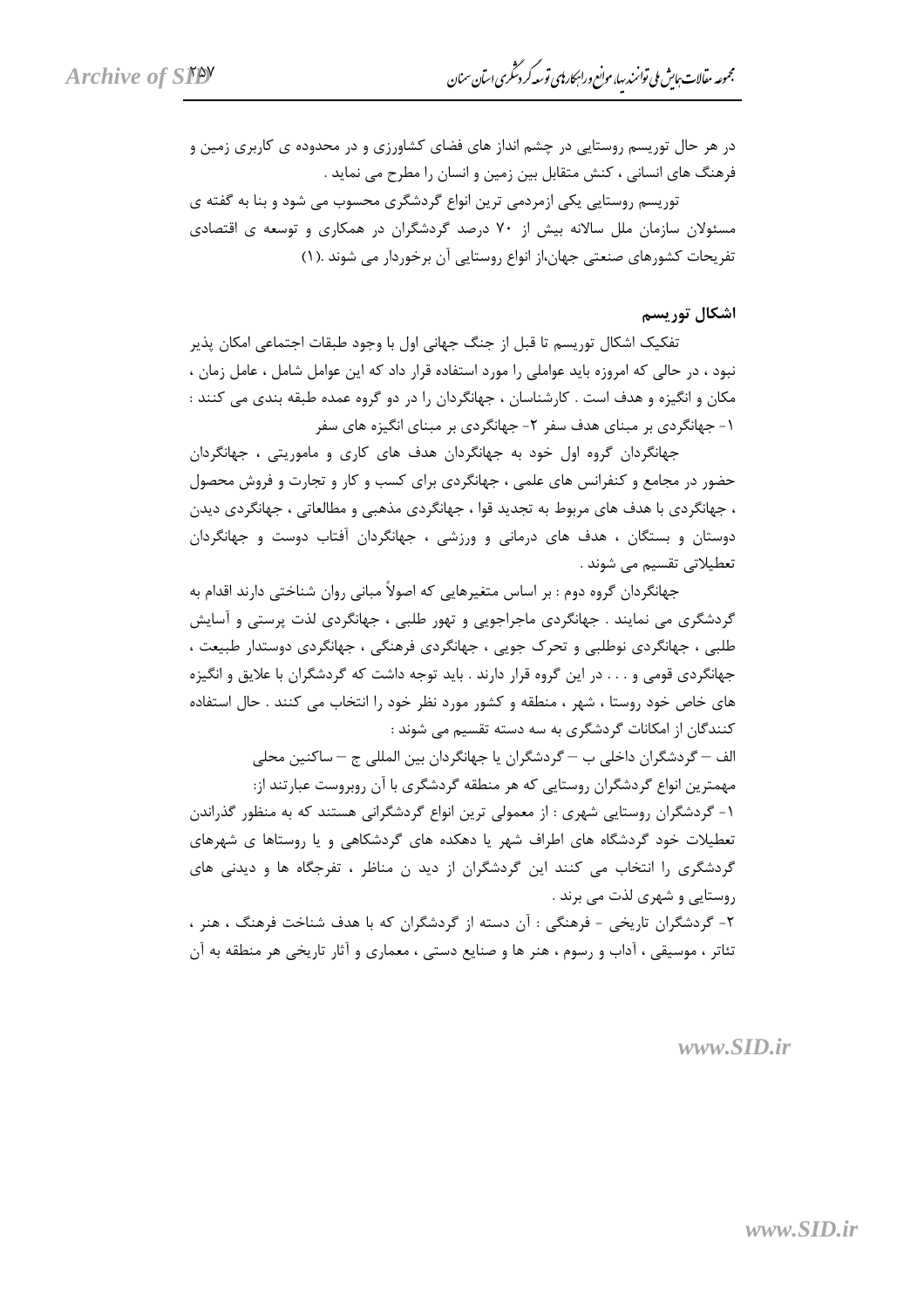مکان سفر می کنند و دوست دارند از نزدیک با فرهنگ منحصر به فرد اقوام و ملل مختلف آشنا شوند . توریست فرهنگی برای بالا بردن اطلاعات علمی و فرهنگی خود با آگاهی کامل ، منطقهی سفر خود را انتخاب می کند نه با انگیزه ی تفریح و خوشگذرانی .

۳- گردشگری ماجراجو : در واقع به گردشگری اطلاق می شود که به فعالیت های پرتکاپوی شخصی و مخاطره آمیز دست می زنند . سفر به قصد شکار ، قایقرانی در رودخانه ، کوه پیمایی ، صخره نوردی و . . . از موارد گردشگری ماجراجویانه است سواحل دریای خزر برای ورزش های پرتکاپوی آبی ، رشته کوه های البرز و زاگرس برای کوه نوردی و صخره نوردی ، پیست ها و مجموعه های اسکی برای ورزش های زمستانی که می توانند تعداد زیادی جهانگرد و گردشگر ماجراجو را به خود جلب نمایند ،مناسب است.

۴- گردشگران طبیعی یا اکوتوریسم : با هدف استفاده از طبیعت ، گیاهان و جانوران ، چشم اندازهای زیبا ، پارک ها و محیط های طبیعی و آرام کوهستان اقدام به سفر می کنند .(۳) گردشگران دوستدار طبیعت ، به دو دسته گردشگران کوهستانی که به منظور استفاده از هوای خنک ، جنگل و مناظر زیبای طبیعت و محیط آرام کوهستان از آن لذت می برند و گردشگران ساحلی که از تسهیلات و امکانات خشکی و دریا به طور همزمان استفاده می کنند ، تقسیم می شوند برخی از کارشناسان صنعت گرشگری متقاضیان گردشگری را به دو گروه عمده طبقه بندی می کنند .

> - گروه اول متقاضیان گردشگری با هدف های مربوط به تجدید قوا . - گروه دوم متقاضیان گردشگری با هدف های کاری .

گردشگران تفریحی ، بازدید کنندگان از آثار تاریخی یا اماکن متبرکه و زیارتی ، شرکت کنندگان در مسابقات ورزشی ، دیدار از اقوام و بستگان و گردشگری به منظور امور درمانی در گروه اول قرار دارند . گردشگری برای تجارت و فروش محصول ، ماموریتهای کاری ، حضور در کنفرانس ها و انجمن های علمی ، مطالعه و تحقیق در گروه دوم قرار دارند . سفر برای تجدید قوا و تجدید دیدار دوستان و بستگان هدف نهایی گردشگر یا جهانگرد است و فی نفسه رضایت خاطر گردشگر یا متقاضی را تامین می نماید . بنابراین می توان گفت تقاضای سفر برای تجدید قوا ، مانند تقاضا برای کالای مصرفی است و به عبارت دیگر تقاضای نهایی ؛ است در مقابل تقاضا برای سفر کاری همچون کالای سرمایه ای است و تقاضا برای آن در واقع تقاضای مشتق شده می باشد  $(\hat{z})$ .

نقش صنعت توریسم در توسعه ی پایدار روستایی

صنعت توریسم به عنوان بزرگترین و متنوع ترین صنعت در دنیا به حساب می آید . بسیاری از کشورها این صنعت پویا را به عنوان منبع اصلی در آمد ، اشتغال زایی ، رشد بخش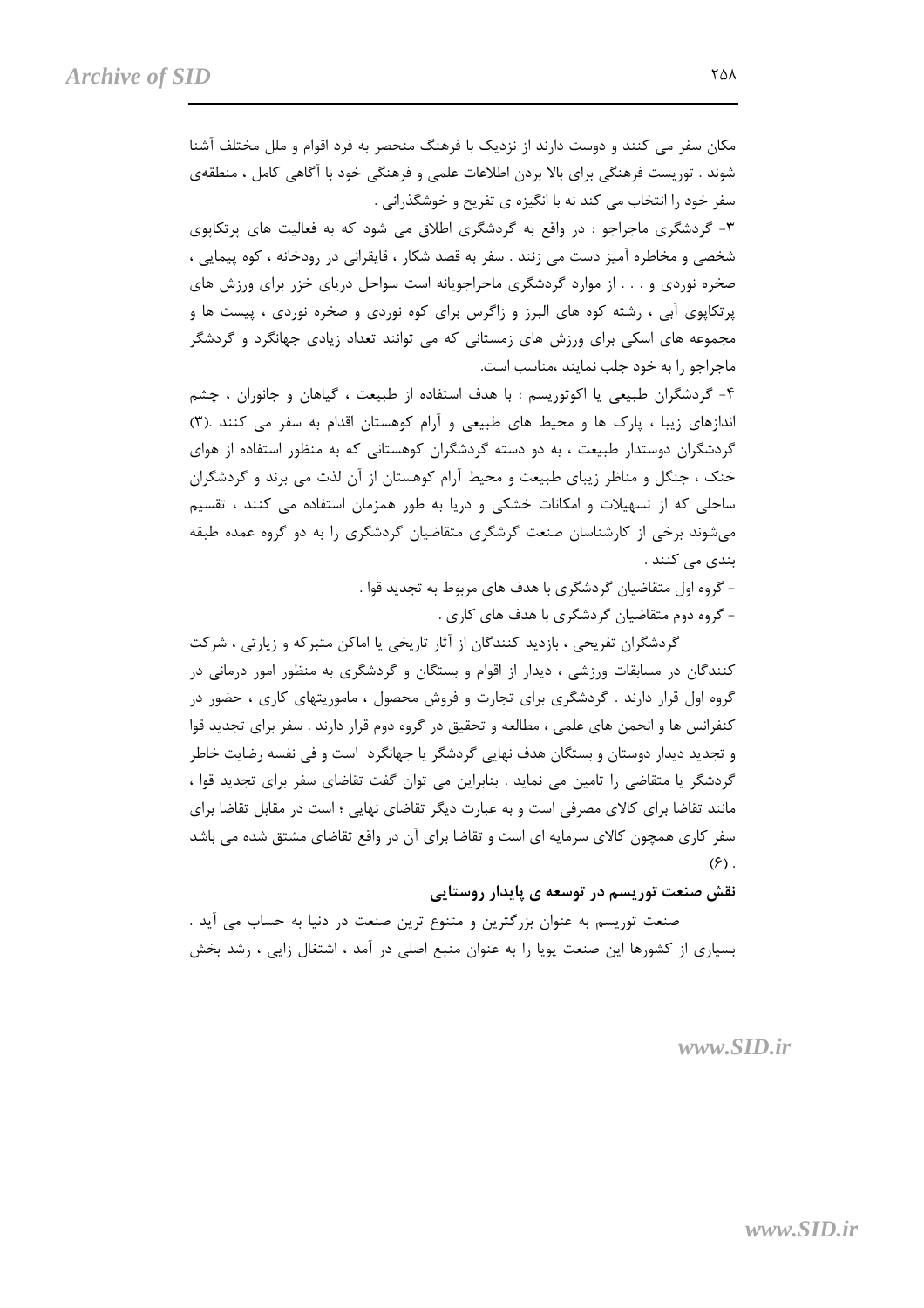خصوصی و توسعه ی ساختار زیر بنایی می دانند . صنعت توریسم امروزه به قدری در توسعه و سند چشم انداز کشورها اهمیت دارد که برنامه ریزان آن را صنعت نامرئی نام نهادند .

امروزه این عملکرد یکی از جنبه های مورد توجه در مدیریت روستایی و ایجاد منابع پایدار اقتصادی برای اداره ی امور پرهزینه ی روستاها می باشد در سال های اخیر متاسفانه دیدگاه برنامه ریزی حاکم بر مجموعه ی مدیریت روستایی کشورمان به ویژه در دهیاری ها و بخشداری ها بیش از حد به طرح ریزی روستایی بوده است . با توجه به بروز مشکلات متعدد به لحاظ اجرای برنامه های فوق و ناپایداری و نیز عدم توجیه اقتصادی طراحی کالبدی ، شایسته است رویکردهای جدید اقتصادی در زمینه ی برنامه ریزی وتوسعه در ساختار روستاها مورد مطالعه قرار گیرد .

توریسم روستایی به عنوان مکانیسم پایدار اقتصادی با گردش مالی بالا در روستاها دارای توانایی و قابلیت جذب گردشگری سال های بسیاری است که در کشورهای توسعه یافته به عنوان یک منبع اقتصادی مطمئن و در کشورهای در حال توسعه به عنوان یکی از محورهای ویژه جهت نیل به توسعه اقتصادی و روستایی به صورت ویژه مورد توجه مدیریت روستایی قرار گرفته است  $(Y)$ .

کمیسیون جهانی محیط زیست و توسعه ( کمیسیون براتلند ) توسعه پایدار را چنین تعريف كرده است : «توسعه ای که نیاز های نسل فعلی را بدون آسیب رساندن به توانایی های نسل آتی تامین کند  $\langle (\lambda) \rangle$ این واقعیت آشکارا بیانگر آن است که تعادل بین توریسم و محیط زیست بسیار حساس بوده و

حفظ این تعادل از طریق برنامه ریزی مناسب و مدیریت پایدار منابع گردشگری ضروری است . در واقع هدف توریسم روستایی پایدار ، ایجاد نوعی تعادل بین مکان گردشگری ، ساکنین محلی و صنعت توریسم است . در حالیکه در گذشته ، توسعه ی صنعت توریسم در درجه ی اول اهمیت بود .

در سال های کنونی ، توسعه ی پایدار به عنوان روشی تازه مطرح می شود که جوامع می توانند بدان وسیله درباره ی سطح زندگی ، عدالت اجتماعی و حفظ منابع بیندیشند . ) ( English toarist Board 2000 در این ارتباط مراحل اساسی در توسعه ی پایدار شامل : ۱-یایداری زیست محیطی ۲ پایداری عوامل فرهنگی و اجتماعی ۳- پایداری عوامل اقتصادی می تواند سرلوحه ی فرآیندها قرار گیرد .(١٠)

باید گفت ، با در نظر گرفتن این موضوع برنامه ریزان اقتصادی از توریسم به عنوان یک صنعت نام می برند و مسئله ی توسعه ی پایدار و پایندگی نیز مطرح می شود . اصطلاح توریسم روستایی پایدار به تازگی وارد ادبیات علمی جهان شده است و توانسته است معانی و تفاسیر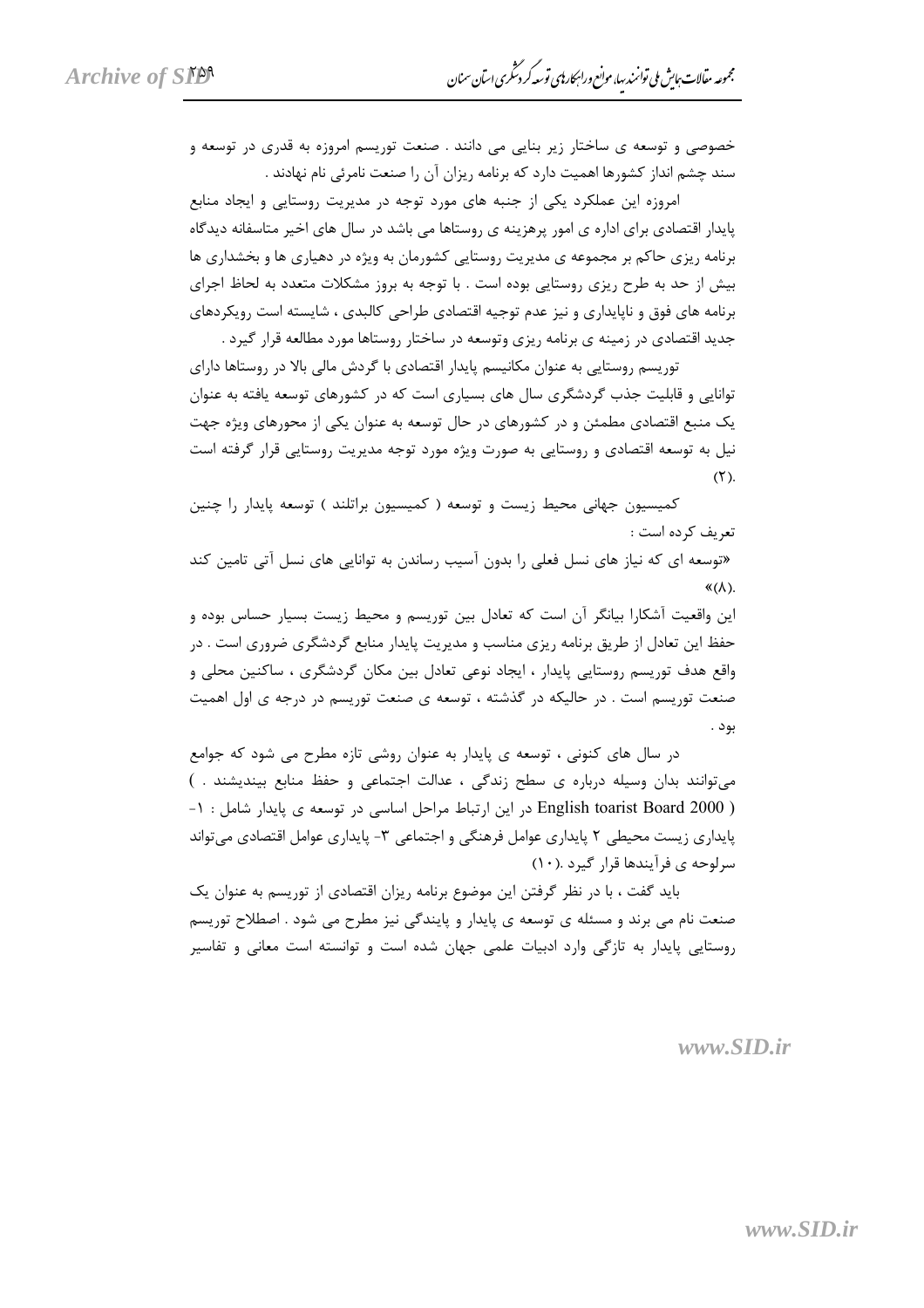متعددی رامطرح کند . در هر حال این اصطلاح بیان توانایی های هر منطقه است که می تواند مقصد جهان گردان قرار گیرد . و مناطق مختلف باید بتوانند خود را در برابر تهدید ها و آسیب های جدید استفاده کنندگان و بهره برداران مصون کنند .

در واقع توریسم روستایی پایدار می تواند تغییرات کیفی نظام اجتماعی ، اقتصادی ، فرهنگی و توزیع درآمد را به جهت بهبود و کیفیت زندگی روستاییان فراهم نماید . و فرآیندی را طراحی کند که در جهت افزایش توانایی های انسانی – اجتماعی برای پاسخگویی به نیازهای انسانی – اجتماعی در محدوده ی فضای مورد نظر باشد .

حال با توجه به پتانسیل بالای صنعت توریسم در اجتماعات روستایی از جمله منابع طبیعی ( منابع اًبی ، جنگل ها و پوشش گیاهی – اکوسیستم های کوهستانی ، زندگی جانوری ، چشمه های آب گرم ، معادن و ذخایر ، غارهای طبیعی کوه ها و بیابان هاو اقلیم و فضاهای روستایی ویژه ) منابع فرهنگی ( اماکن تاریخ و باستانی اماکن مذهبی و زیارتگاه های مقدس ، آداب و رسوم محلی ، فستیوال های فرهنگی ، شیوه های معیشتی ، موسیقی ، رقص و بازی های محلي ، لباس و پوشش مردم محلي به عنوان يک جاذبه ) ، جاذبه هاي ويژه ( پارک هاي طبيعي ، اکواریوم و . . . موزه های تاریخی ، طبیعی ، هنری ، پیست های ورزشی ، دامنه ی فعالیت های تفریحی و گردشگری در مناطق روستایی ) ، می توان امیدوار بود که این صنعت با قابلیت ها و پتانسیل های بالا به عنوان سرمایه ای عظیم در توسعه پایدار نقش موثری مطرح نماید .

#### پیوند جغرافیای نو و صنعت توریسم

با توجه به تعریف جغرافیای نو از دکتر حسین شکوئی : « جغرافیا ، روابط متقابل میان انسان و محیط و یا انسان و مکان را با میانجیگری فرایندهای نهادی و ساختاری مطالعه می کند » می توان گفت نظریه پردازان معروف جغرافیا در تحلیل پدیده های جغرافیایی هیچگاه به دنبال یک دلیل نمی گردند بلکه با اساس قرار دادن نهادها و ساختارهای نظام های اجتماعی ، اقتصادی ، سیاسی و فرهنگی ، هر پدیده ی جغرافیایی را حاصل عوامل و مولفه های گوناگون می دانند . و شاید یکی از این عوامل موثر امروزی صنعت توریسم باشد که یکی از گرایش های علم جغرافیا را طراحی کرده است . در واقع رازگشایی از توریسم ، رازگشایی اساسی از عملکرد ساختارهای جوامع می باشد . که در هر مکان واقعیت های خاص خود را مطرح می کند .(۴)

از آنجایی که انسان قسمتی از اوقات فراغت خویش را در بستر طبیعت سپری می نماید؛ محیط طبیعی بر اثر گذران اوقات فراغت انسان دستخوش تغییر و تحولاتی می گردد و از آنجایی که علم جغرافیا بنا بر ماهیت خویش به بررسی پدیده های ناشی از روابط انسان و محیط می پردازد ؛ نهایتاً ارتباط ساختاری و کارکردی میان جغرافیا و فعالیت های توریستی واضح و آشکار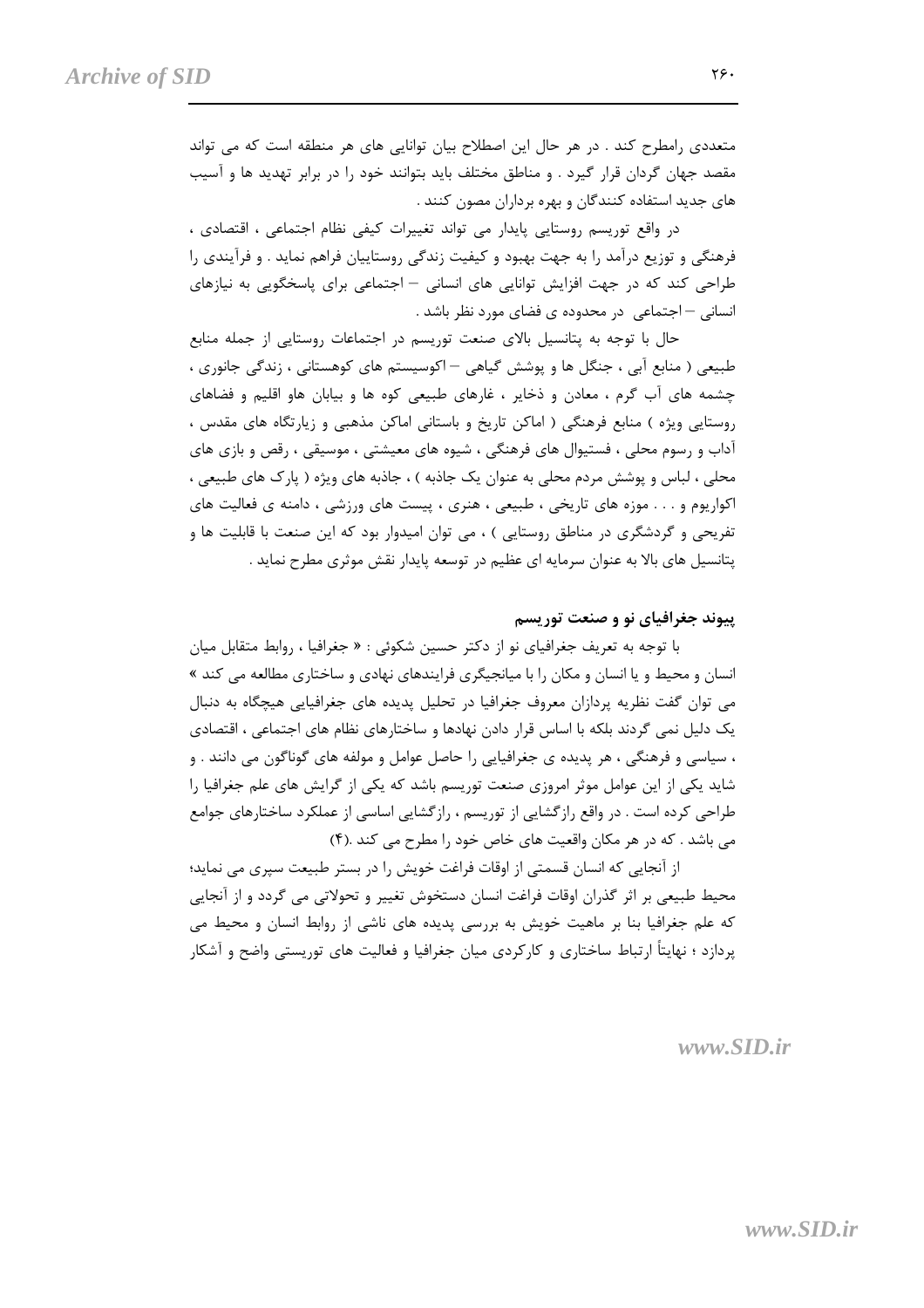می گردد . توریسم به منظور سفری کوتاه بر دو عامل انسان و مکان تکیه دارد و بدون انسان و محیط چنین واژه ایی اساساً نمی تواند واقعیت داشته باشد و از سوی دیگر جغرافیا به دو عامل انسان و محیط و کنش متقابل توجه دارد . بنابراین از بررسی چنین مجموعه ای پیوند میان جغرافیا و صنعت توریسم کاملاً روشن و آشکار می شود .

#### برنامه ریزی اشتغال و توریسم روستایی

در رابطه با توریسم روستایی سه نوع اشتغال شناسایی شده است که عبارتند از : نخست / اشتغال مستقيم حاصل از هزينه هاى انجام شده براى تسهيلات توريسم . دوم / اشتغال غیر مستقیم در بخش تجارت و بازرگانی متاثر از جهان گردی به یک شیوه ی ثانویه ؛ نظير حمل و نقل محلي ، صنايع دستي و بانک ها . سوم / اشتغال تشویق که ناشی از تزریق سرمایه و گردش پول است که ساکنان محلی از درآمدهای توریستی خود به دست می آورند .(١١)

از مطالعات موجود درباره ی توریسم می توان چند نتیجه ی کلی در موضوع اشتغال گرفت که عبارتند از : ۱- ارتباط تنگاتنگ اما ناکامی میان آثار درآمد زایی توریستی و ایجاد اشتغال وجود دارد به این معنا که بازدهی بالای صنعت توریسم مستقیماً به طور متناوب با بیشتر مشاغل مطابقت ندارد . ٢- نوع فعالیت توریستی اشتغال را تحت تاثیر قرار می دهد . زیرا برخی انواع آن کار برتر هستند . ٣- توريسم ممكن است كه واقعاً شاغلين در بخش هاي اقتصادي را جذب كند .

#### چالش های برنامه ریزی توریسم روستایی در ایران

در حال حاضر ، با وجود سابقه ی کم ایران در امر برنامه ریزی توریسم روستایی ، نظام برنامه ریزی ایران به طور اعم و برنامه ریزی توسعه توریسم روستایی به طور اخص ، با چالش هایی مواجه می باشد که می توان اهم آنها ۱٫ به شرح زیر طبقه بندی نمود :

> ۱- چالش های مربوط به فضای برنامه ریزی ۲- چالش های مربوط به تهیه و تنظیم برنامه

۳- چالش های مربوط به اجرا و نظارت و تصحیح برنامه

۱- چالش های مربوط به فضای برنامه ریزی

فضای برنامه ریزی به مجموعه ای از شرایط و عوامل سیاسی ، فرهنگی و اجتماعی و اقتصادی اطلاق می شود که خارج از نظام برنامه ریزی تعیین می شود . این مجموعه زمینه ای را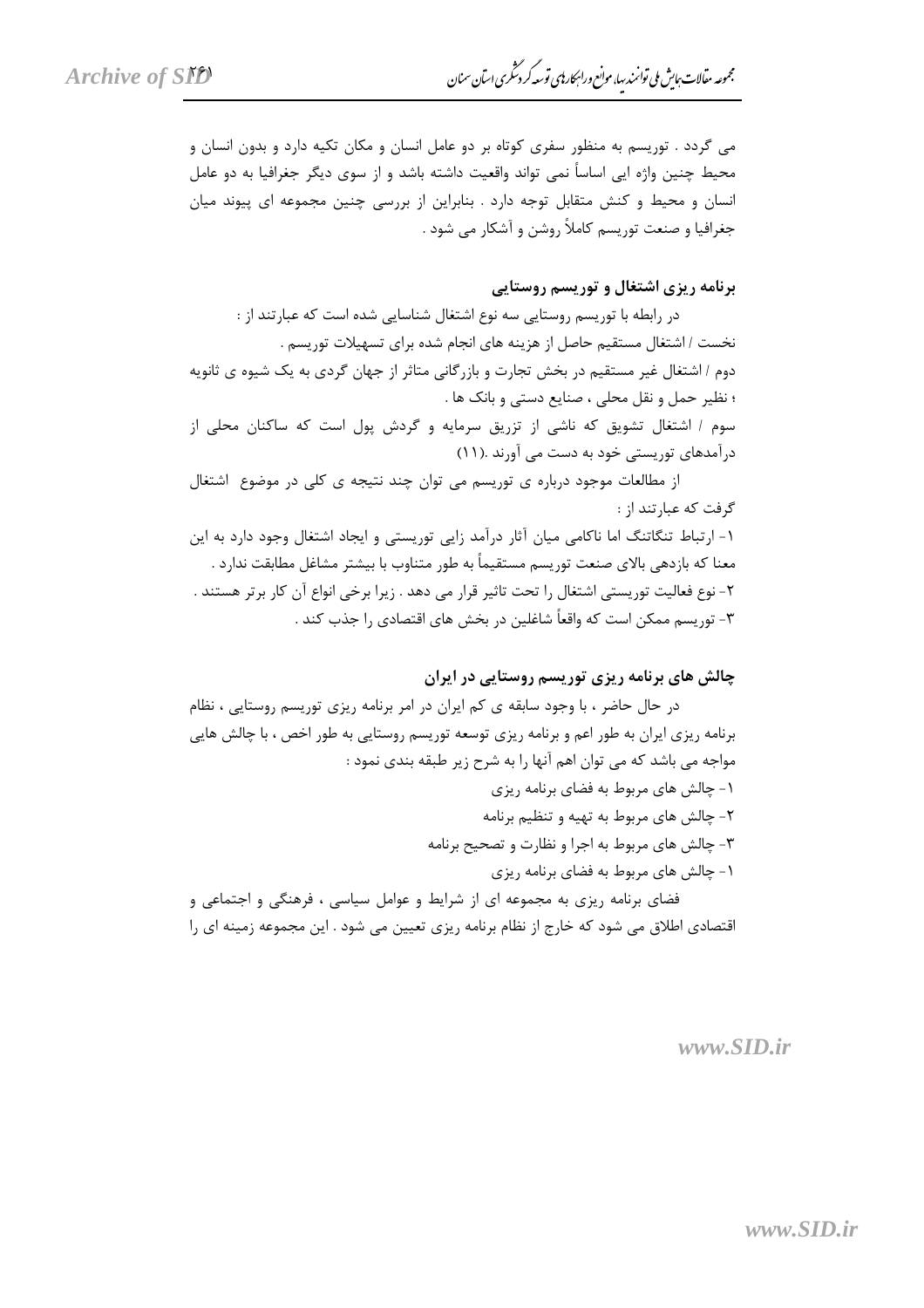فراهم می سازد که در شرایط مناسب امر برنامه ریزی را امکان پذیر و اجرای ِ موفقیت آمیز آن را میسر می سازد . اهم مسایل : ۱-۱- عدم پذیرش ضرورت برنامه ریزی توریسم روستایی در مجموعه مدیریت سیاسی کشور و عزم راسخ مسیولین در ارشاد و حمایت کافی از نظام برنامه ریزی . ۲-۱- مشخص نبودن هدف های کلی و راهبردهای اساسی توسعه ی اقتصادی ، اجتماعی و فرهنگی از قبیل : قلمرو فعالیت های دولتی ، خصوصی و تعاونی و شکل مورد قبول بنیان ها و ساختار اقتصادی جامعه و تعیین حدود مشارکت مردم . ٣-١- نامشخص بودن جايگاه كشور در اقتصاد توريسم جهاني و روابط بين الملل . ۲- چالش های مربوط به تهیه و تنظیم برنامه مشکلات عمده ای که در نظام برنامه ریزی توریسم روستایی کشور در زمینه ی تهیه و تنظیم برنامه وجود دارد به شرح زیر می باشد : ٦-٦- فقدان توان اداری و فنی لازم برای برنامه ریزی به علت مشکلات موجود در نظام های مديريت و انگيزشي و كمبود نيروي انساني متخصص . ۲-۲- عدم پیش بینی برنامه ریزی فضایی توریسم روستایی در قوانین و مقررات ناظر بر نظام برنامه ریزی و مشخص نبودن ارتباط این نوع از برنامه ریزی با برنامه ریزی های بلند مدت ، میان مدت و منطقه ای . ۳-۲-فقدان پیوند سازمان یافته ما بین نظام تشکیلات شوراهای اسلامی روستایی با نظام برنامه ریز کشور و وجود ابهامت و نارسایی های متعدد در شیوه های اجرایی، نحوه ی دخالت و مشارکت شورا ها در امر برنامه ریزی توریسم روستایی ۲-۴-مشخص نبودن نحوه ی مشارکت مردم در مراحل مختلف برنامه ریزی های توریسم روستایی ۳- چالش های مربوط به اجرا ، نظارت و تصحیح برنامه اهم مشکلات نظام برنامه ریزی توریسم روستایی در این زمینه به شرح زیر می باشد : ۰۱–۳-عدم تناسب برنامه های تدوین شده ی محلی با توان اجرایی و ظرفیت اقتصادی کشور، که منجر به ایجاد مشکلات عمده در اجرای آن می گردد . ۲-۳-ضعف مبانی فرهنگی تبعیت از نظم برنامه ای در سطوح مختلف اجرایی . ۳-۳- کمبود توان فنی لازم برای اجرای برنامه به علت مشکلات موجود در نظام های مدیریت و انگیزش و کمبود نیروی انسانی متخصص . ۴-۳- عدم مشارکت فعال مردم در اجرای برنامه های عملیاتی توریسم روستایی و مشخص نبودن مکانیزم های لازم برای این مشارکت .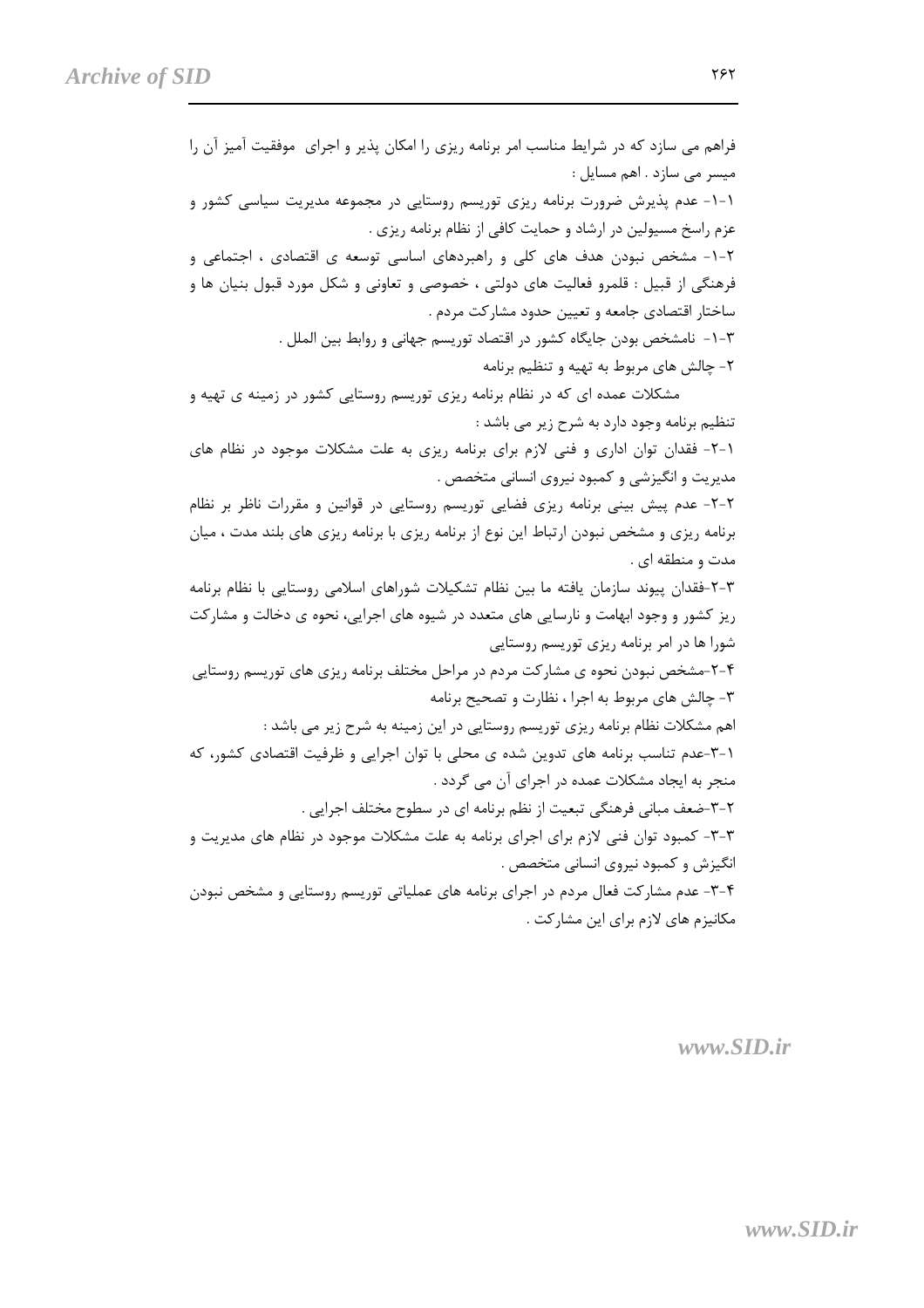۵-۳- نارسایی در سیستم نظارتی موجود ، ابهام در حدود وظایف و مسؤولیت های برنامه ریزی ، نظارتي و اجرايي ، عدم قاطعيت در اجراي وظايف و ضعف نظارت در سلسله مراتب نظارت قانوني . ۶–۳– ناپیوستگی بین تخصیص اعتبارات ، گزارش های نظارتی و گزارش های عملکرد برنامه ها . ۷-۳- فقدان محمل های قانونی و ابزارهای لازم برای تصحیح و تجدید نظر در برنامه های توریسم روستایے

تنگناها و محدویت های توریسم روستایی برای رسیدن به توسعه ی پایدار روستایی ١- هزينه هاي حمايتي , وستا مثل تامين خدمات ، مراقبت هاي زيست محيطي را افزايش ميدهد

۲- در طرح ریزی روستایی ایجاد تاسیسات زیر بنایی و کاربری های مختلف،زمان بر بوده و احتیاج به هماهنگی کلیه ی دستگاه های اجرایی دارد .

٣- با توجه به بافت بومي جامعه ي روستايي و اختلاف فرهنگي موجب از بين رفتن وحدت اجتماعی فرهنگی روستاها می شود .

۴- تمرکز جمعیت و تراکم می تواند قابلیت های روستا را سریع مصرف و آسیب پذیر نماید . ۵– در برنامه ریزی مسکن تفاوت های ساختاری جدید همچون افزایش قیمت زمین و مسکن را فراهم مے سازد . ۶- هماهنگی ترتیبی مشاغل و سلسله مراتب ، فعالیت های اقتصادی را در فصول مختلف بر هم

مى زند .

۷- آلودگی های زیست محیطی قابلیت پدولوژیکی خاک و محیط زیست را آلوده کرده و بهره وری محیط را در اقتصاد کشاورزی کاهش می دهد . ۸- تیپ غالب نظام های بهره برداری زمین را به شکل نظام بهره برداری تجاری و خصوصی مطرح

مے کند .

توان ها و قابلیت های توریسم روستایی برای رسیدن به توسعه ی پایدار روستایی ۱- بازگشت جمعیت مهاجرت کرده از روستا ، به سبب افزایش در آمد و امکانات و تحولات فرهنگي . ٢- از اقتصاد خدماتی موجود حمایت می کند . ٣- تنوع ساختار اقتصاد محلي بيشتر و اقتصاد جوامع محلي و بومي گسترده مي شود . ۴- با افزایش درآمد ، انگیزه ی حفظ و حمایت و آبادانی محیط زیست طبیعی روستا گسترش مے یابد .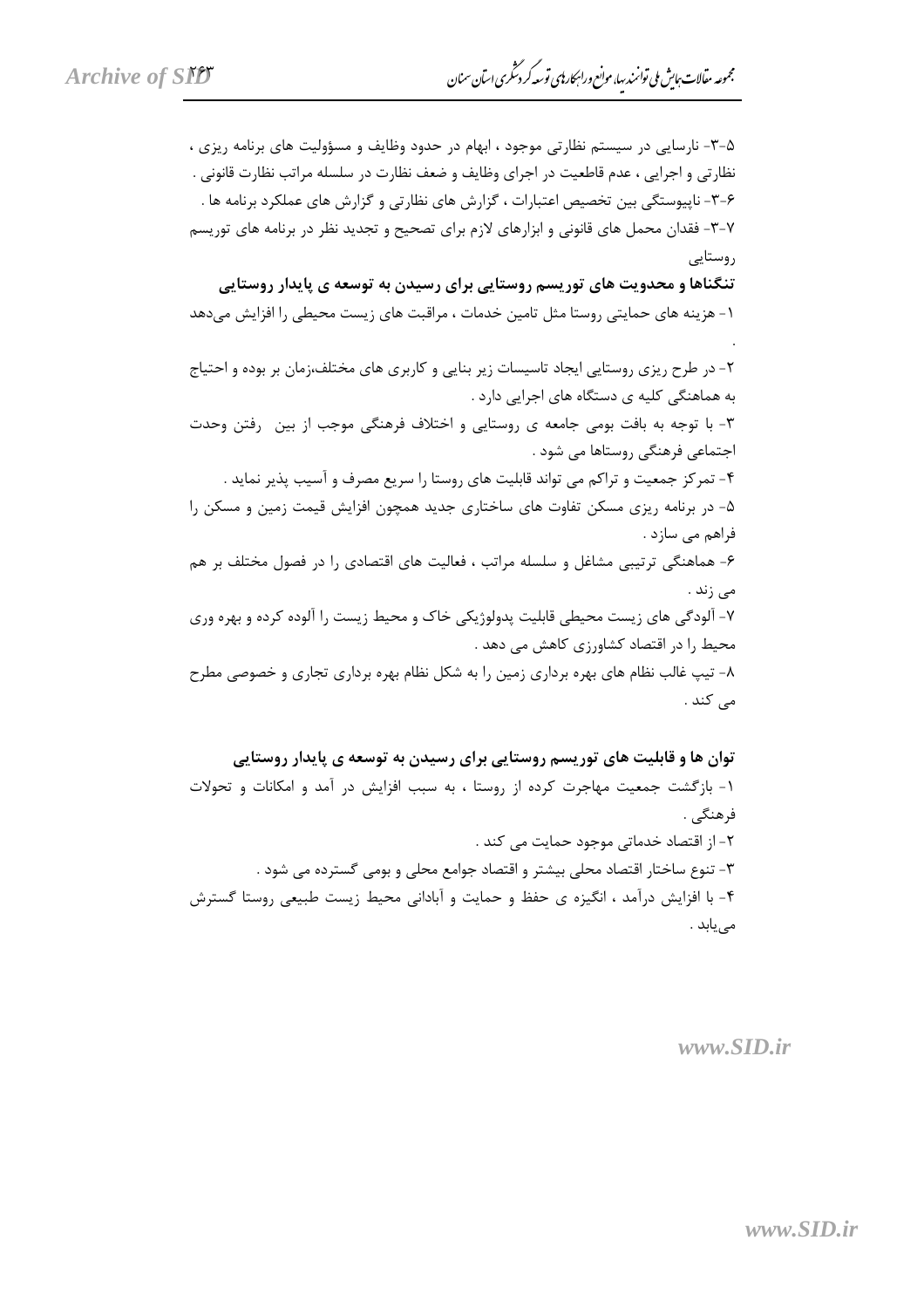۱۴- به نقش زنان در توسعه ی روستایی و مشارکت اجتماعی کمک می نماید . ۱۵- نقش سرمایه گذاری داخلی و خارجی را پر رنگ و چند منظوره دنبال می کند . ۱۶- مکمل فعالیت های اقتصادی در زمینه ی صنعت و کشاورزی و خدمات است و ارتباط متقابل را بین بخش های مختلف اقتصادی فراهم می نماید.

#### پیشنهاد ها و توصیه ها

۱- جلب همکاری و برنامه ریزی رسانه های داخلی و بین المللی برای معرفی توان ها و قابلیت های گردشگری طبیعی و انسانی . ۲- برگزاری دوره های آموزشی تخصصی گردشگری در موسسات آموزش عالی . ۳- بررسی امکانات مشارکت بخش خصوصی در زمینه ی سرمایه گذاری در مناطق . ۴-شناسایی و برنامه ریزی جدید بر مناطق آزاد کشور ، نقاط و قطب های برجسته ی گردشگری . ۵- تهیه ی طرح های تفصیلی مدیریت گردشگری روستایی برای همه ی مناطق کشور . ۶- ایجاد و گسترش رشته های مربوط در دانشگاه ها و تخصصی کردن توریسم روستایی . و نهایتا ٔ حرکت در راستای اصول علمی و اجتماعی و توجه به فرهنگ و اقداماتی که کشورهای دیگر در زمینه جذب توریسم روستایی داشته و موفق بوده اند .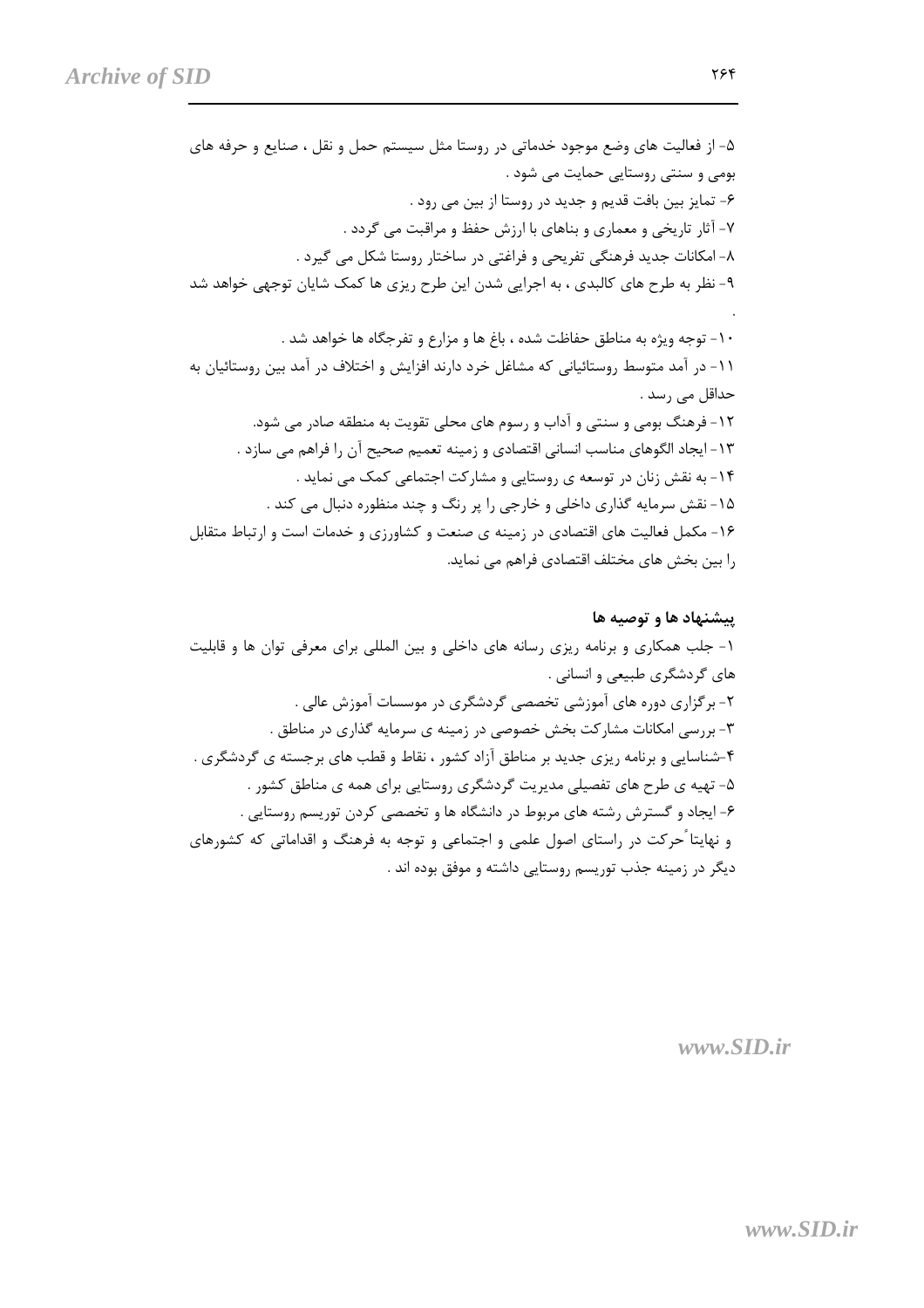منابع لاتين :

6- WTo, 1995, what Tourism managers Need To Know:

A practical Guide To the Development and use of indiators of sustainable, spain

7- david Fannel . (2004) Ecotourism, rolledage

8- OEcd. (2000). Tourism policy and sustainable development in rural Areas , Tourism committee .

9- www.googlo/E-tourism.com

10- www.university,st.GALLEN,mcm,institute.com

11-www.atalan.com/payes/about/aboutus.aspx